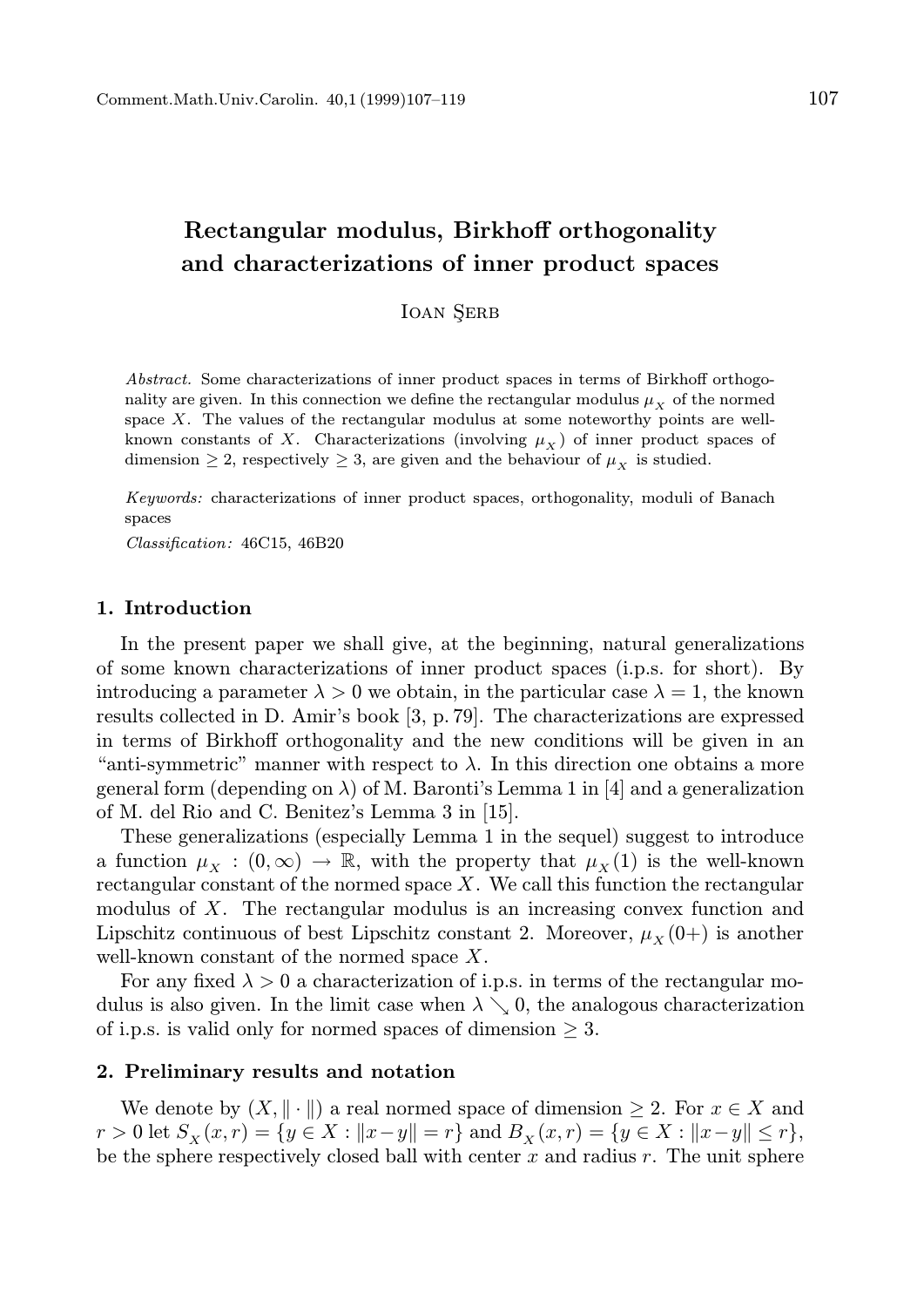$S_X(0,1)$  and the closed unit ball  $B_X(0,1)$  of the space X will be denoted by  $S_X$  and  $B_X$  respectively. The symbol  $\perp$  is used for Birkhoff orthogonality in X; namely  $x \perp y$  if  $||x|| \le ||x + ty||$ , for all  $t \in \mathbb{R}$ . Geometrically, this means that the line through x in the y–direction supports the ball  $B_x (0, ||x||)$  at x. For  $x, y \in X$ ,  $x \neq y$ , the closed line segment with vertices x and y is denoted by [x; y]. Any two-dimensional subspace of X will be identified with  $\mathbb{R}^2$  equipped with an appropriate norm and an orientation  $\omega$ . The orientation  $\omega$  of the ordered pair  $(x, y)$  of vectors (with  $x + y \neq 0$  and  $||x|| = ||y||$ ) is recorded by  $x \prec y \prec -x$ . Denote by  $\perp^A$  the area orthogonality ([1], [3, p.65]) defined for  $(\mathbb{R}^2, \|\cdot\|)$  by  $x \perp^A y$  if the radius vectors  $\pm x$ ,  $\pm y$  divide the unit ball of  $\mathbb{R}^2$  into four parts of equal area. The following known lemmas will be used in Section 3.

**Lemma A** ([2]). Let  $S_{\mathbb{R}^2}$  be the unit sphere of  $(\mathbb{R}^2, \|\cdot\|)$  and  $s(\alpha)$  be the point of  $S_{\mathbb{R}^2}$  which is to a given point s(0) at an angle  $0 \leq \alpha < 2\pi$ , measured with a given orientation of the plane. Then for every  $\lambda > 0$  the real continuous functions

$$
\alpha \in [0, \pi) \to ||s(0) + \lambda s(\alpha)||,
$$

and

$$
\alpha\in[0,\pi)\to\|s(0)-\lambda s(\alpha)\|,
$$

are decreasing and increasing respectively.

If  $(\mathbb{R}^2, \|\cdot\|)$  is strictly convex then the aforementioned functions are strictly monotonic.

In the two-dimensional normed space X let  $u^*, v^* \in S_X$  be such that  $u^* \perp v^*$ and let us consider the corresponding  $(u^*, v^*)$ -coordinate system in which  $u^*, v^*$ are versors. For  $u, v \in X$  let  $A_{u,v}$  be the area of the parallelogram  $\{ \alpha u + \beta v :$  $\alpha, \beta \in [0,1]$ } in the  $(u^*, v^*)$ -coordinate system. It is clear that if  $r, s > 0$  then  $A_{ru,sv} = rsA_{u,v}.$ 

**Lemma B** ([3, p. 78]). Let X be a two-dimensional normed space in which orthogonality is symmetric. Then  $A_{u,v} = A_{u^*,v^*} = 1, \forall u, v \in S_x$ ,  $u \perp v$ .

## 3. Characterizations of inner product spaces and Birkhoff orthogonality

For  $u, v \in S_{\chi}, u \neq \pm v$  and  $\lambda > 0$  we define the function  $\varphi_{\lambda,u,v} : (0, \infty) \to$  $(0, \infty)$  by

$$
\varphi_{\lambda,u,v}(t) = \frac{\lambda^2 + t}{\|\lambda u + tv\|}, \ \forall \, t > 0.
$$

With the above notation we have the following generalization of Lemma 1 in [4].

**Lemma 1.** Let  $u, v \in S_{x}$ ,  $u \neq \pm v$  and  $\lambda, t_0 > 0$  be fixed. The following are equivalent:

(a) 
$$
(\lambda u + t_0 v) \perp (u - \lambda v).
$$

(b)  $\varphi_{\lambda,u,v}(t_0) \geq \varphi_{\lambda,u,v}(t)$ ,  $\forall t > 0$ .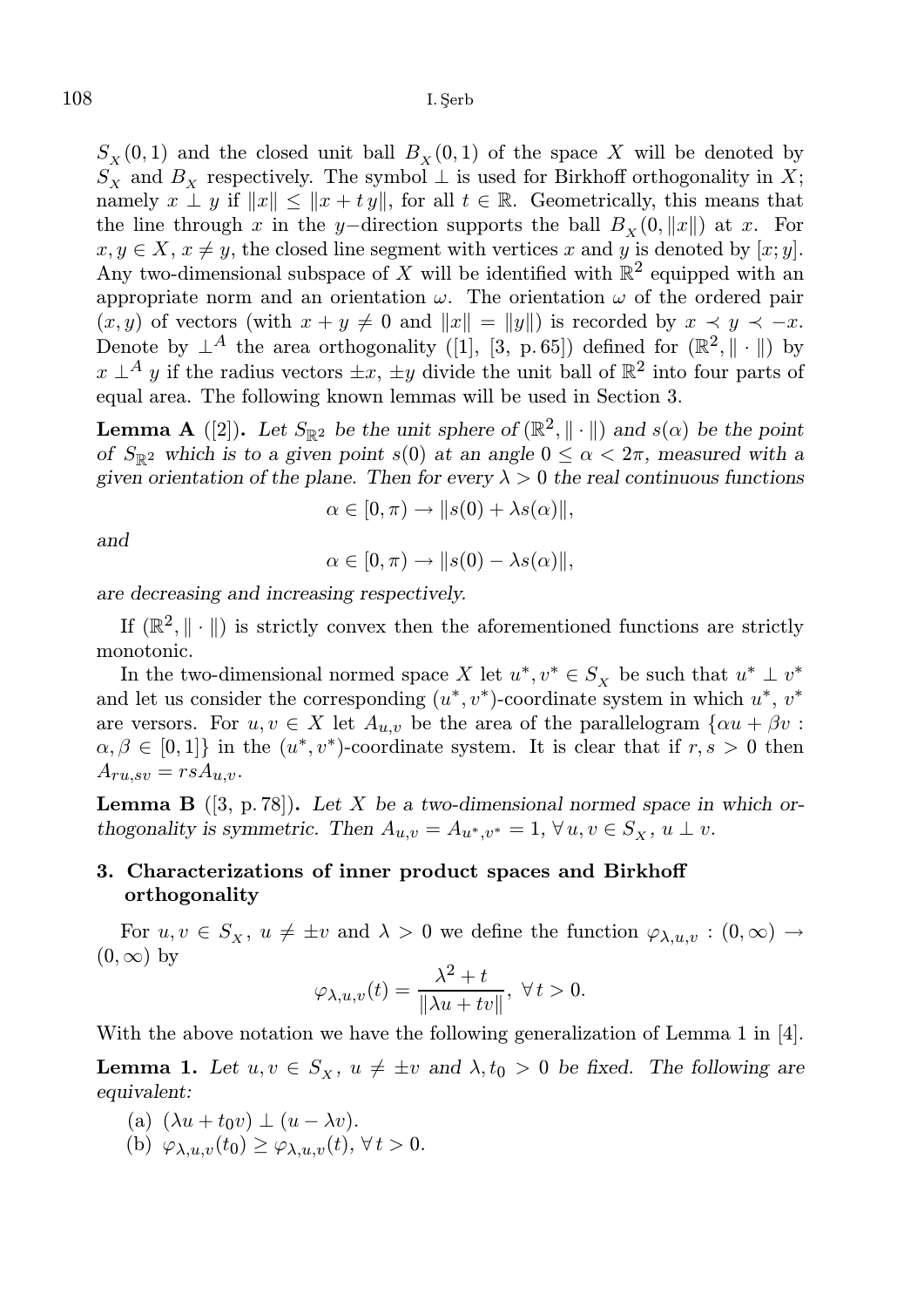PROOF: If we suppose that (a) holds then we have

$$
\left(u - \frac{t_0}{\lambda^2 + t_0} (u - \lambda v)\right) \perp (u - \lambda v),
$$

which implies

(1) 
$$
\left\| u - \frac{t_0}{\lambda^2 + t_0} \left( u - \lambda v \right) \right\| \le \left\| u - \frac{t}{\lambda^2 + t} \left( u - \lambda v \right) \right\|, \ \forall \, t > 0.
$$

and hence

$$
\frac{\lambda^2 + t_0}{\|\lambda u + t_0 v\|} \ge \frac{\lambda^2 + t}{\|\lambda u + tv\|}, \ \forall \, t > 0.
$$

Now, if (b) is satisfied then (1) holds and this shows that in the two-dimensional space  $X_2$  generated by u and v the straight line containing the open line segment

$$
l = \left\{ u - \frac{t}{\lambda^2 + t} \left( u - \lambda v \right) : t > 0 \right\}
$$

supports the ball  $B_X(0, ||w_0||)$  at  $w_0$ , where  $w_0 = u - t_0(u - \lambda v)/(\lambda^2 + t_0)$ . Then  $w_0 \perp (u - \lambda v)$  or equivalently  $(\lambda u + t_0 v) \perp (u - \lambda v)$ .

**Remark.** If we consider the function  $\psi_{\lambda,u,v} : (0,\infty) \to (0,\infty)$  defined by

$$
\psi_{\lambda,u,v}(t') = \lambda \varphi_{1/\lambda,u,v}\left(\frac{1}{t'}\right) = \frac{\lambda^2 + t'}{\|t'u + \lambda v\|}
$$

,

then we easily deduce:

**Lemma 1'.** With the previous notation, let  $t'_0 > 0$  be fixed. The following are equivalent:

- (a')  $(t'_0u + \lambda v) \perp (\lambda u v).$
- (b')  $\psi_{\lambda, u, v}(t_0') \geq \psi_{\lambda, u, v}(t')$ ,  $\forall t' > 0$ .

The next theorem is known for  $\lambda = 1$ , see Propositions 10.1–10.3, 10.3' and 10.4 in [3] (see also [4] and [15]).

**Theorem 2.** Let  $\lambda > 0$  be fixed. The following are equivalent:

1)  $\forall u, v \in S_X, u \perp v \Rightarrow (\lambda u + v) \perp (u - \lambda v);$ 2)  $\forall u, v \in S_X, u \perp v \Rightarrow ||\lambda u + v|| = ||u - \lambda v||;$ 3)  $\forall u, v \in S_X$ ,  $u \perp v \Rightarrow ||\lambda u + v|| \leq \sqrt{1 + \lambda^2}$ ; 4)  $\forall u, v \in S_X^{\lambda}$ ,  $u \perp v \Rightarrow ||\lambda u + v|| \geq \sqrt{1 + \lambda^2}$ ; 5)  $\forall u, v \in S_X^{\lambda}$ ,  $u \perp v \Rightarrow ||\lambda u + v|| = \sqrt{1 + \lambda^2}$ ; 6) the normed space  $X$  is an i.p.s.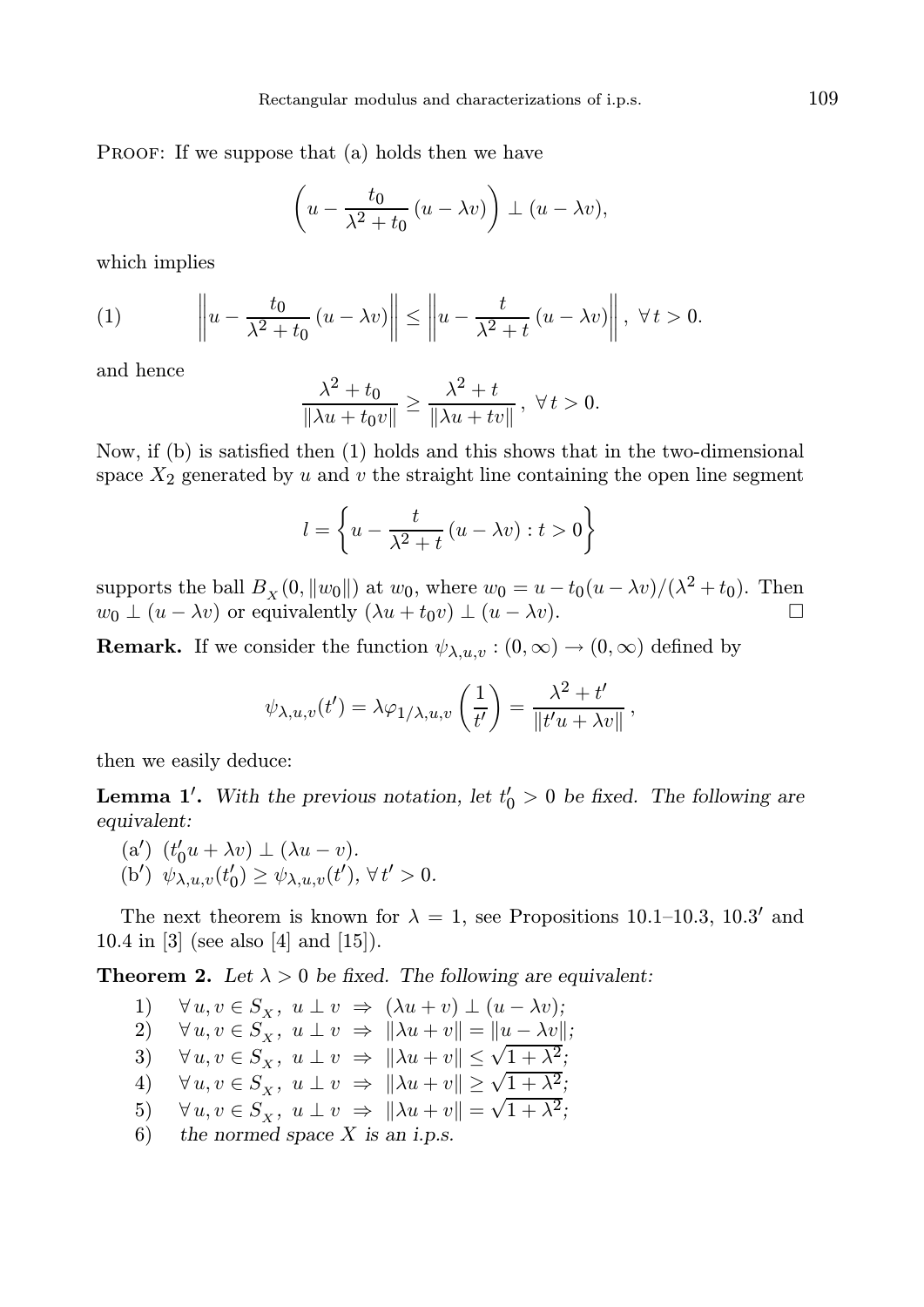**Remarks.** As we can see a little later the equivalences  $3 \leftrightarrow 4 \leftrightarrow 5$  are simple consequences of a result in [12]. The implication  $5 \Rightarrow 6$  is a strong result recently obtained (among other results) by C. Benitez, K. Przeslawski and D. Yost in [6]. We note that the weaker result  $5'$   $\Rightarrow$  6) was also proved and used in [18, pp. 388– 389], where 5′ ) is given by

$$
\forall u, v \in S_X, u \perp v \Rightarrow \|\lambda u + v\| = \sqrt{1 + \lambda^2}, \ \ \|u + \lambda v\| = \sqrt{1 + \lambda^2},
$$

 $\lambda > 0$  being fixed.

PROOF OF THEOREM 2: We show that  $1) \Rightarrow 2$ . Suppose that 1) is verified and let  $u, v \in S_{\mathbf{x}}, u \perp v$ , and  $\lambda > 0$  be fixed. It follows that

$$
\left(\lambda \frac{\lambda u + v}{\|\lambda u + v\|} + \frac{u - \lambda v}{\|u - \lambda v\|}\right) \perp \left(\frac{\lambda u + v}{\|\lambda u + v\|} - \lambda \frac{u - \lambda v}{\|u - \lambda v\|}\right).
$$

If we put  $t = ||u - \lambda v|| / ||\lambda u + v||$  then, by Lemma 1, we have:

$$
\frac{\lambda^2 + 1}{\|\lambda(\lambda u + v)/\|\lambda u + v\| + (u - \lambda v)/\|u - \lambda v\|\|\Delta u} \ge \frac{\lambda^2 + t}{\|\lambda(\lambda u + v)/\|\lambda u + v\| + t(u - \lambda v)/\|u - \lambda v\|\|\Delta u}.
$$

and consequently

$$
\frac{\lambda^2 + 1}{\|\lambda^2 u + \lambda v + (1/t)(u - \lambda v)\|} \ge \frac{\lambda^2 + t}{\|\lambda^2 u + \lambda v + u - \lambda v\|}
$$

.

From  $u \perp v$  one obtains

$$
(\lambda^2 + 1)^2 \geq (\lambda^2 + t) \cdot \left\| (\lambda^2 + \frac{1}{t})u + \lambda(1 - \frac{1}{t})v \right\| \geq (\lambda^2 + t) \left( \lambda^2 + \frac{1}{t} \right),
$$

yielding

$$
\left(\sqrt{t} - \frac{1}{\sqrt{t}}\right)^2 \le 0 \iff t = 1.
$$

This implies that  $\|\lambda u + v\| = \|u - \lambda v\|.$ 

Now we show that 2) implies the strict convexity of  $X$ . Suppose that 2) is satisfied and, on the contrary, there exists a support line l of  $S_X$  such that  $l \cap S_X =$  $[u_1, u_2], u_1 \neq u_2$ . Then any  $u \in [u_1, u_2]$  can be written as  $u = u_t = u_1+t(u_2-u_1)$ ,  $t \in [0,1]$  and  $||u_t|| = 1$ . The function  $t \to ||u_1 + t(u_2 - u_1)||$ ,  $t \in \mathbb{R}$  is 1 on [0, 1], strictly increasing for  $t > 1$  and strictly decreasing for  $t < 0$ . Denoting by  $v = (u_2 - u_1)/\|u_2 - u_1\|$  we have that  $u_t \perp v$ ,  $\forall t \in [0, 1]$ , and the application

$$
t \to \|\lambda u_t + v\| = \lambda \left\| u_1 + t(u_2 - u_1) + \frac{u_2 - u_1}{\lambda \| u_2 - u_1 \|} \right\|, \ t \in (1 - \varepsilon_1, 1]
$$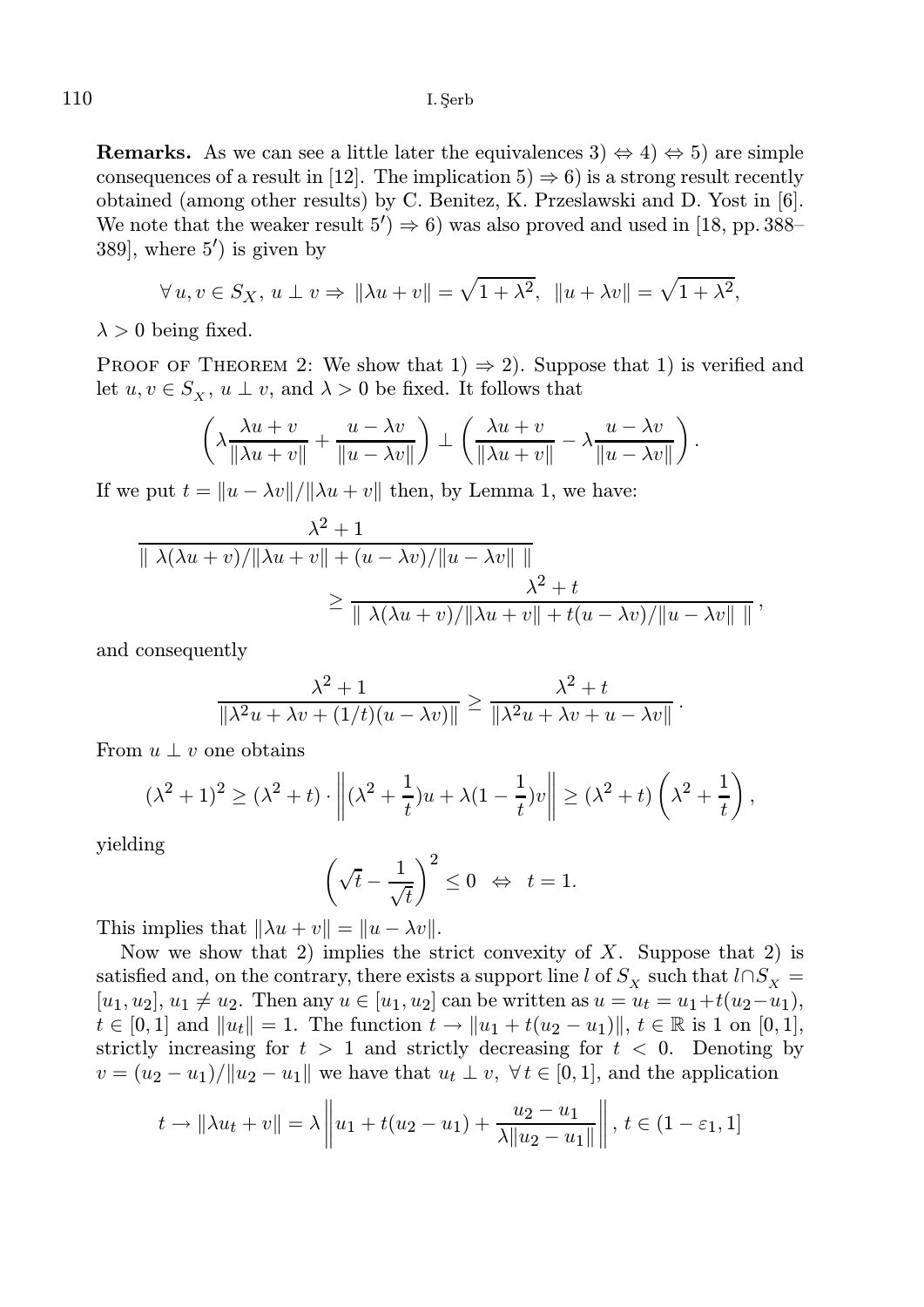with sufficiently small  $\varepsilon_1 > 0$  is strictly increasing. On the other hand, the application

$$
t \to \|u_t - \lambda v\| = \left\|u_1 + t(u_2 - u_1) - \lambda \frac{u_2 - u_1}{\|u_2 - u_1\|}\right\|, \ \forall \, t \in (1 - \varepsilon_2, 1],
$$

with small enough  $\varepsilon_2 > 0$  is constant or strictly decreasing. But from 2) we have that  $\|\lambda u_t + v\| = \|u_t - \lambda v\|, \forall t \in (1 - \min\{\varepsilon_1, \varepsilon_2\}, 1],$  a contradiction.

We prove that if 2) is satisfied then

(2) 
$$
u, v \in S_X
$$
 and  $\|\lambda u + v\| = \|u - \lambda v\| \Rightarrow u \perp v$ .

Suppose that 2) holds and, on the contrary, there exist  $u, v' \in S_X$  such that  $\|\lambda u + v'\| = \|u - \lambda v'\|$  and u is not orthogonal to v'. In the space  $X'_2$  generated by u and v' (understood as  $(\mathbb{R}^2, \|\cdot\|)$ ) we choose the orientation such that  $u \prec v' \prec -u$ ,  $(v' \neq \pm u)$ . Let  $v \in S_{X'_2}$  be such that  $u \perp v$  and  $u \prec v \prec -u$ . Then  $v \neq v'$ . Supposing that  $u \prec v' \prec v \prec -u$ , by Lemma A and the strict convexity of X we have

$$
||u - \lambda v'|| < ||u - \lambda v||
$$

respectively

$$
\|\lambda u + v'\| = \lambda \|u + \frac{1}{\lambda}v'\| > \lambda \|u + \frac{1}{\lambda}v\| = \|\lambda u + v\|,
$$

implying  $\|\lambda u + v\| < \|u - \lambda v\|$ , a contradiction. The case  $u \prec v \prec v' \prec -u$  can be treated in a similar way.

Suppose now that 2) holds. Then 1) holds as well. Indeed, if  $u, v \in S_{\mathbf{x}}$ ,  $u \perp v$ and  $\lambda > 0$  is fixed then

$$
\left\|\lambda \frac{\lambda u + v}{\|\lambda u + v\|} + \frac{u - \lambda v}{\|u - \lambda v\|}\right\| = \frac{\lambda^2 + 1}{\|\lambda u + v\|} = \left\|\frac{\lambda u + v}{\|\lambda u + v\|} - \lambda \frac{u - \lambda v}{\|u - \lambda v\|}\right\|.
$$

From (2) we have

$$
\frac{\lambda u + v}{\|\lambda u + v\|} \perp \frac{u - \lambda v}{\|u - \lambda v\|},
$$

which yields  $(\lambda u + v) \perp (u - \lambda v)$ .

Observe now that 2) implies the symmetry of orthogonality. Indeed, if  $u, v \in$  $S_{\rm x}$  and  $\lambda > 0$  then from 2) and (2) one obtains:

$$
u \perp v \Leftrightarrow u \perp -v \Leftrightarrow \|\lambda u - v\| = \|u + \lambda v\| \Leftrightarrow
$$
  

$$
\Leftrightarrow \|\lambda v + u\| = \|v - \lambda u\| \Leftrightarrow v \perp u.
$$

Moreover, since X is strictly convex, it follows that X is also smooth (see [3, p. 78]).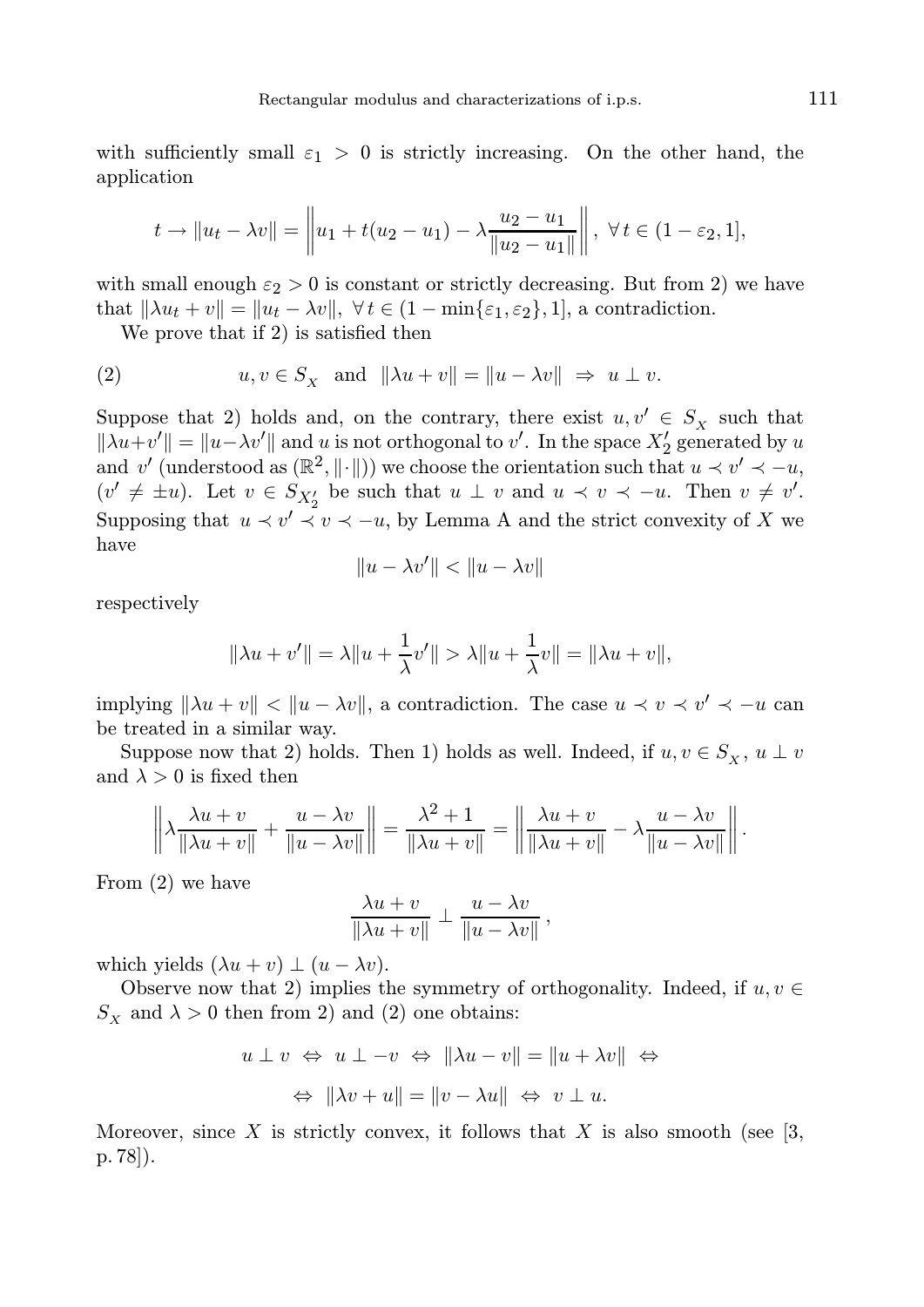112 I. Şerb

In order to prove  $3 \Rightarrow 4$ , it is sufficient to consider the case of two-dimensional spaces, i.e. X may be considered  $\mathbb{R}^2$  with the norm  $\|\cdot\|$ . It follows that  $S_X$  is a rectifiable simple closed Jordan curve. Denoting

$$
S_{\lambda} = \{ \lambda u + v : u, v \in S_X, u \perp v \},\
$$

it follows that  $S_\lambda$  is also a closed rectifiable Jordan curve. A parametrization of  $S_\lambda$  may be given as in J. Joly [12, p. 304]. More precisely, let  $u = u(\theta) =$  $(u_1(\theta), u_2(\theta)), \theta \in [0, 2\pi)$  be the parametrization of  $S_x$  in a rectangular system of axes with  $u(0) \prec u(\theta) \prec -u(0)$ , for all  $\theta \in [0, \pi)$ . Now, consider the vectors  $u, v \in S_{\mathbf{x}}, u \perp v$  such that  $u \prec v \prec -u$ . We have

$$
u = u(\theta(\sigma)) = (u_1(\theta(\sigma)), u_2(\theta(\sigma))),
$$
  

$$
v = v(\nu(\sigma)) = (v_1(\nu(\sigma)), v_2(\nu(\sigma))),
$$

where  $\theta, \nu : [0, 4\pi) \to [0, 2\pi)$ , are continuous increasing and surjective functions and  $u_1, u_2, v_1, v_2$  are continuous functions with bounded variation. Moreover,  $\sigma = \theta(\sigma) + \nu(\sigma)$  and the decomposition is unique. Then  $S_\lambda$  can be rewritten

$$
S_{\lambda} = {\lambda u(\theta(\sigma)) + v(\nu(\sigma)) : \sigma \in [0, 4\pi)}.
$$

Let A be the area of the unit ball of X and let  $A_\lambda$  be the area enclosed by  $S_\lambda$ . Then with a similar computation as in [12], we have:

(3) 
$$
A_{\lambda} = \lambda^2 \int_{S_X} u_1 du_2 + \int_{S_X} v_1 dv_2 = (\lambda^2 + 1)A.
$$

Now, from 3) and the continuity of the functions  $u_1, u_2, v_1, v_2, \theta$  and  $\nu$  we have:

$$
\|\lambda u + v\| \ge \sqrt{1 + \lambda^2},
$$

for all  $u, v \in S_X$ ,  $u \perp v$  proving that  $3) \Rightarrow 4$ ). Analogously  $4) \Rightarrow 3$ ) and finally we have  $3) \Leftrightarrow 4) \Leftrightarrow 5$ .

We shall show that  $2 \Rightarrow 5$ . Since the Birkhoff orthogonality in X is symmetric, as it is well known, dim  $(X) \geq 3$  implies that X is an i.p.s. ([11], [3, p. 143]), and in this case the result follows. Suppose X is two-dimensional and for fixed  $u^*, v^* \in$  $S_X$ ,  $u^* \perp v^*$ , consider the  $(u^*, v^*)$ -coordinate system of X. Let  $u, v \in S_X$ ,  $u \perp v$ be given. Then the area  $A_{\lambda u+v,u-\lambda v}$  can be computed by  $A_{\lambda u+v,u-\lambda v} = |\Delta| \cdot A_{u,v}$ , where

$$
\Delta = \begin{vmatrix} \lambda & 1 & 1 \\ 1 & -\lambda & 1 \\ 0 & 0 & 1 \end{vmatrix} = -\lambda^2 - 1.
$$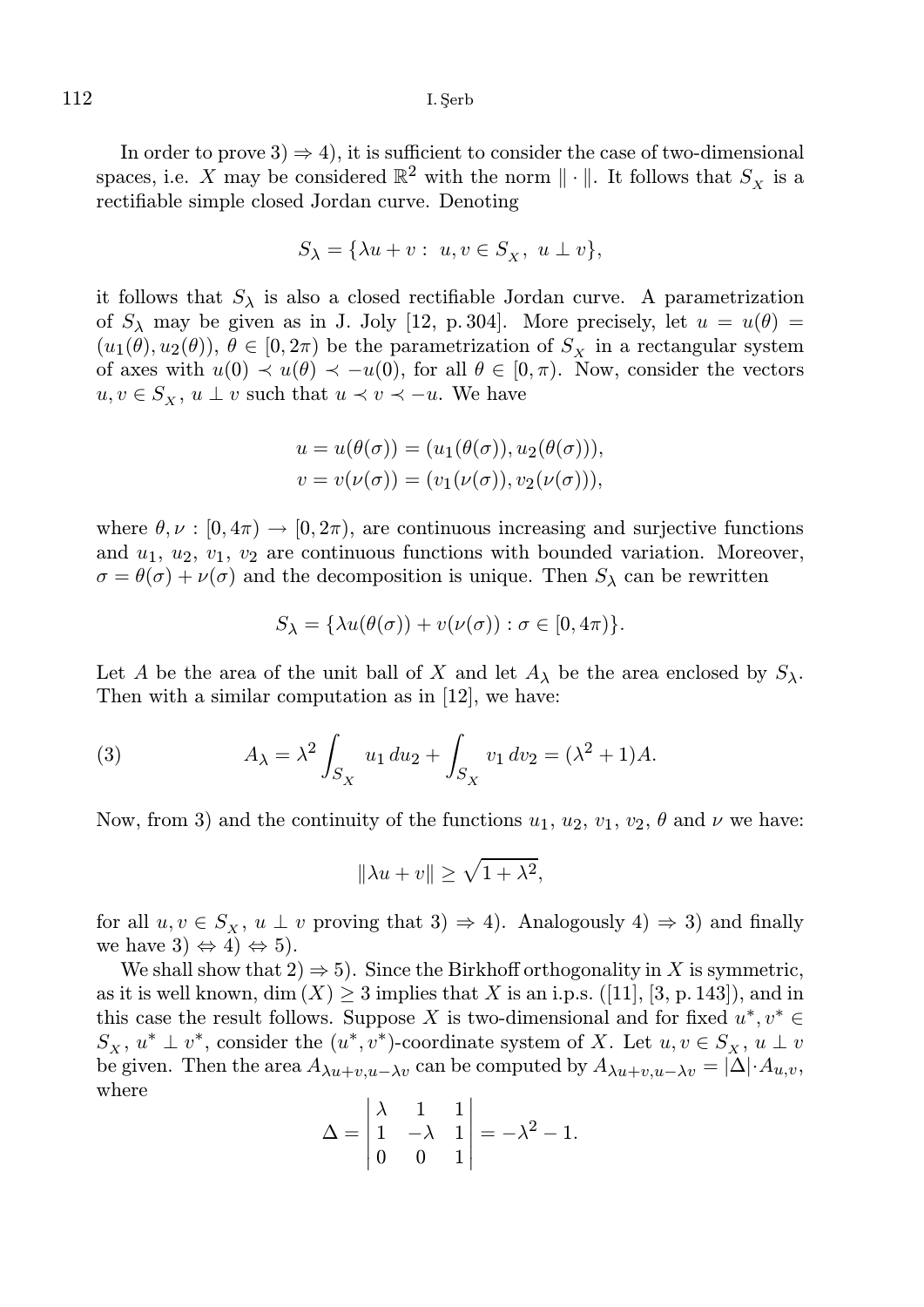Now, from Lemma B,  $A_{\lambda u+v,u-\lambda v} = \lambda^2 + 1$  in the  $(u^*, v^*)$ -coordinate system. Since by 2)  $\Leftrightarrow$  1),  $\lambda u + v \perp u - \lambda v$ , we have

$$
A_{(\lambda u+v)/\|\lambda u+v\|, (u-\lambda v)/\|u-\lambda v\|} = 1
$$
  
= 
$$
\frac{A_{\lambda u+v,u-\lambda v}}{\|\lambda u+v\| \cdot \|u-\lambda v\|} = \frac{\lambda^2 + 1}{\|\lambda u+v\| \cdot \|u-\lambda v\|},
$$

and again by 2)  $\|\lambda u + v\| = \|u - \lambda v\| = \sqrt{\lambda^2 + 1}, \forall u, v \in S_X, u \perp v$ . From  $u \perp v \Leftrightarrow u \perp -v$  we obtain the desired result.

Now, by the quoted result in [6], we have  $5) \Rightarrow 6$ . In fact in [6] it was proved that 5) implies the symmetry of Birkhoff orthogonality and that the Birkhoff orthogonality  $\perp$  implies the area orthogonality  $\perp^A$ . By [15] it follows that X is an i.p.s. Since the implications 6)  $\Rightarrow$  5) and 5)  $\Rightarrow$  2) are trivial the theorem is completely proved. completely proved.

### 4. The rectangular modulus of a normed space

For the normed space X the rectangular constant  $\mu(X)$  was defined in [12] by

$$
\mu(X) = \sup \{ \mu[x, y] : x, y \in X \setminus \{0\}, x \perp y \},\
$$

where

$$
\mu[x, y] = \sup_{s \in \mathbb{R}} \frac{\|x\| + \|sy\|}{\|x + sy\|}, \ \ \forall x, y \in X \setminus \{0\}, \ x \perp y.
$$

Since  $x \perp y \Leftrightarrow x \perp -y$  we easily deduce that

$$
\mu(X) = \sup \left\{ \frac{1 + |s| ||y|| / ||x||}{\left\| \frac{x}{||x||} \right\| + |s| ||y|| / ||x|| \cdot \frac{y}{||y||} \right\} : s \neq 0, x, y \in X \setminus \{0\}, x \perp y \right\}
$$

$$
= \sup \left\{ \frac{1 + t}{||u + tv||} : t > 0, u, v \in S_X, u \perp v \right\}.
$$

We define the *rectangular modulus* of X as the function  $\mu_X : (0, \infty) \to \mathbb{R}$ 

$$
\mu_X(\lambda) = \sup\{\max\{\varphi_{\lambda,u,v}(t), \lambda\varphi_{1/\lambda,u,v}(t)\} : t > 0, u, v \in S_X, u \perp v\}
$$
  
= 
$$
\sup\left\{\max\left\{\frac{\lambda^2 + t}{\|\lambda u + tv\|}, \frac{1 + \lambda^2 t}{\|u + \lambda tv\|}\right\} : t > 0, u, v \in S_X, u \perp v\right\},\
$$

for all  $\lambda > 0$ . From the definition it is clear that  $\mu_X(1) = \mu(X)$ . As it is well known the modulus of convexity of X ([7]), denoted by  $\delta_X$  and the modulus of smoothness of X ([13]), denoted by  $\rho_X$  satisfy Nordlander's type inequalities, i.e.

$$
\delta_X(\varepsilon) \le \delta_H(\varepsilon) = 1 - \sqrt{1 - \varepsilon^2/4}, \ \forall \varepsilon \in [0, 2]
$$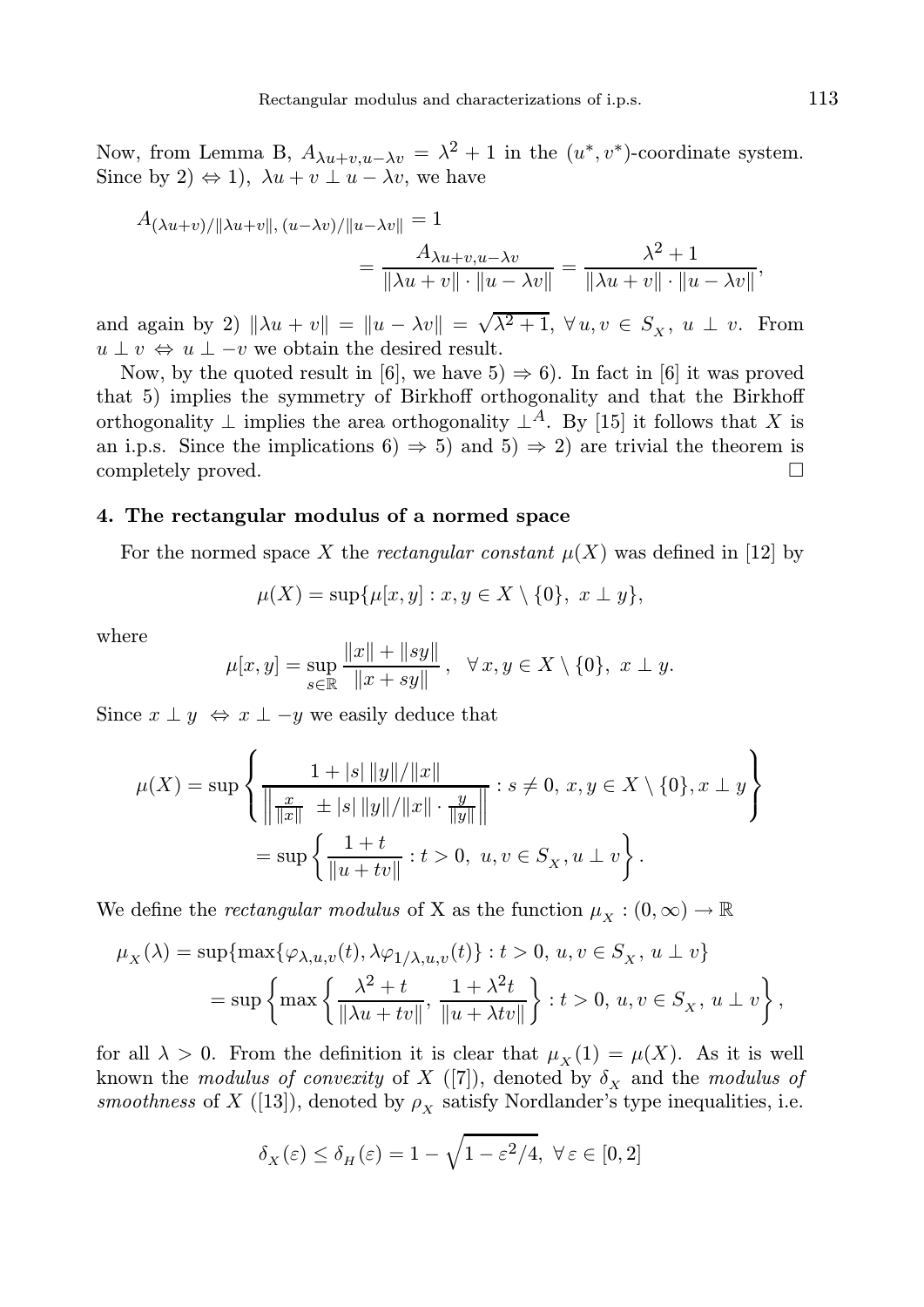and

$$
\rho_X(\tau) \ge \rho_H(\tau) = \sqrt{\tau^2 + 1} - 1, \ \forall \tau \ge 0,
$$

where  $H$  is an i.p.s.

G. Nordlander [14] has conjectured that if  $\delta_X(\varepsilon) = 1 - \sqrt{1 - \varepsilon^2/4}$  for a fixed  $\varepsilon \in (0, 2)$  then X is an i.p.s. J. Alonso and C. Benitez [2] proved that this assertion is true exactly for  $\varepsilon \in (0,2) \setminus D$  where  $D = \{2\cos(k\pi/(2n)) : k = 1, \ldots, n-1; n = 1\}$  $2, 3, \ldots$ . Analogous results were obtained for the modulus of smoothness and for other known moduli. Generally, if  $\gamma_X$  denotes such a modulus and t is fixed then from  $\gamma_X(t) = \gamma_H(t)$  it follows that X is an i.p.s. except for a countable set of points t in the domain of  $\gamma_X$  ([21]).

The modulus of squareness  $\xi_{\rm x}$  studied in [6], [16], [17], [18] satisfies also the inequality

$$
\xi_X(\beta) \ge \xi_H(\beta) = 1/\sqrt{1-\beta^2}, \ \forall \beta \in [0,1).
$$

Moreover, if  $\xi_X(\beta) = 1/\sqrt{1-\beta^2}$ , for a fixed  $\beta \in (0,1)$  then X is an i.p.s. For the rectangular modulus we have:

**Theorem 3.** (a) If H is an i.p.s. then  $\mu_H(\lambda) = \sqrt{1 + \lambda^2}$ ,  $\forall \lambda > 0$ .

(b) If  $X$  is a normed space and  $H$  is an i.p.s. then

$$
\mu_X(\lambda) \ge \mu_H(\lambda), \ \forall \lambda > 0.
$$

(c) If  $\mu_X(\lambda) = \sqrt{1 + \lambda^2}$  for a fixed  $\lambda > 0$  then X is an i.p.s. PROOF: (a)  $\mu_H(\lambda) =$ 

$$
= \sup \left\{ \max \left\{ \frac{\lambda^2 + t}{\|\lambda u + tv\|}, \frac{1 + \lambda^2 t}{\|u + \lambda tv\|} \right\} : t > 0, u, v \in S_H, u \perp v \right\}
$$

$$
= \sup \left\{ \max \left\{ \frac{\lambda^2 + t}{\sqrt{\lambda^2 + t^2}}, \frac{1 + \lambda^2 t}{\sqrt{1 + \lambda^2 t^2}} \right\} : t > 0 \right\}.
$$

It is easily seen that the function  $f_{\lambda}: (0, \infty) \to \mathbb{R}$ 

$$
f_{\lambda}(t) = \frac{\lambda^2 + t}{\sqrt{\lambda^2 + t^2}} - \frac{1 + \lambda^2 t}{\sqrt{1 + \lambda^2 t^2}}, \ t > 0
$$

satisfies the condition sign  $f'_{\lambda}$  $\chi'_{\lambda}(t) = \text{sign}(1 - \lambda)$  and from  $f_{\lambda}(1) = 0, \forall \lambda > 0$  we deduce that  $\mu_H(\lambda) = \sqrt{1 + \lambda^2}$ ,  $\forall \lambda > 0$ .

(b) Let  $\lambda \in (0,\infty)$  be a fixed number. We can suppose that X is a twodimensional normed space. By using formula (3) we conclude that

$$
\inf\left\{\|\lambda u + v\|: u, v \in S_X, u \perp v\right\} \le \sqrt{\lambda^2 + 1}
$$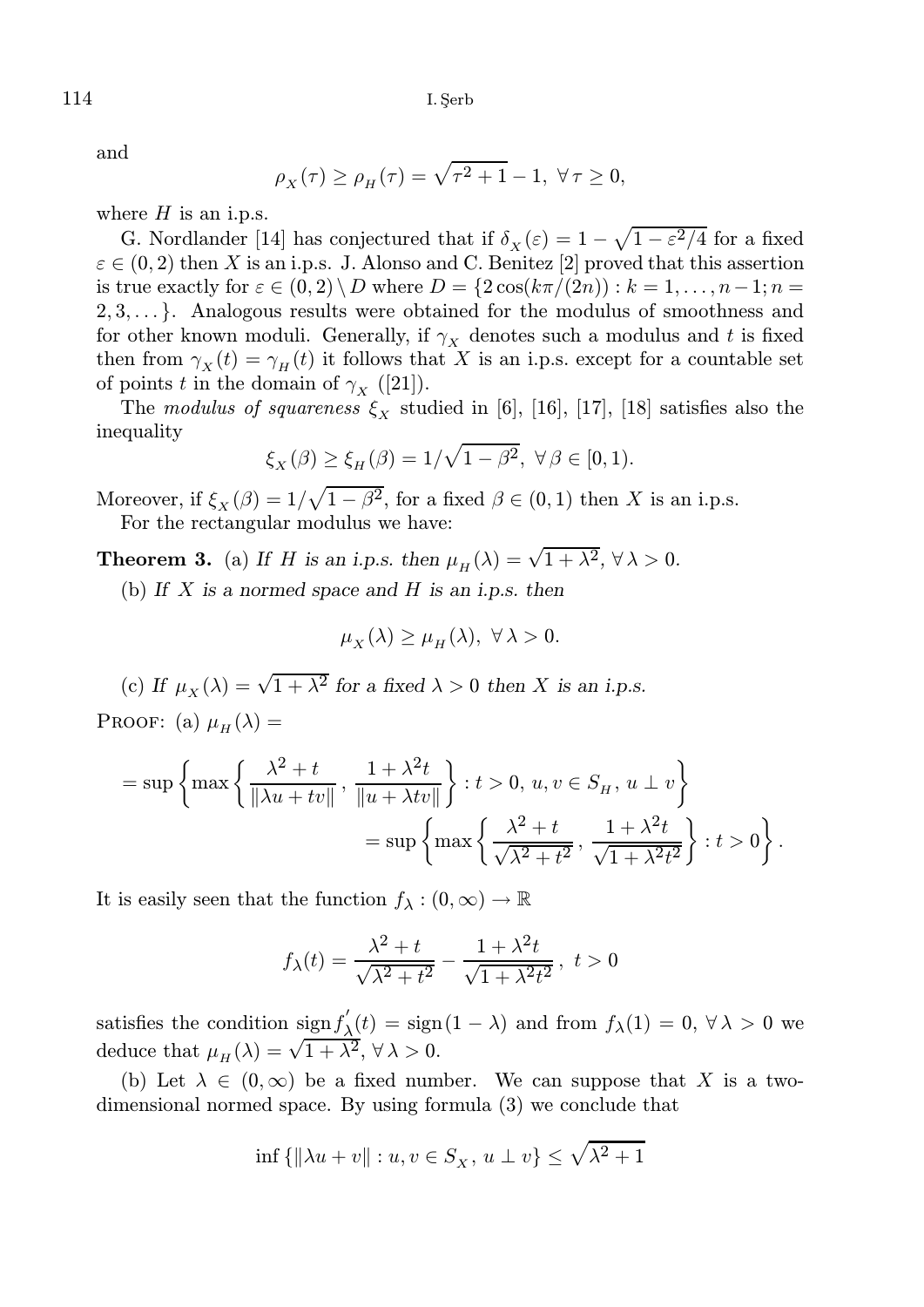and this implies

$$
\mu_X(\lambda) \ge \sup \left\{ \frac{\lambda^2 + t}{\|\lambda u + tv\|} : t > 0, u, v \in S_X, u \perp v \right\}
$$
  

$$
\ge \sup \left\{ \frac{\lambda^2 + 1}{\|\lambda u + v\|} : u, v \in S_X, u \perp v \right\}
$$
  

$$
= \frac{\lambda^2 + 1}{\inf \{ \|\lambda u + v\| : u, v \in S_X, u \perp v \}} \ge \frac{\lambda^2 + 1}{\sqrt{\lambda^2 + 1}} = \sqrt{\lambda^2 + 1}.
$$

In particular  $\mu(X) = \mu_X(1) \geq \sqrt{2}$ , as in [12].

(c) 
$$
\mu_X(\lambda) = \sqrt{1 + \lambda^2}
$$

$$
\ge \sup \left\{ \max \left\{ \frac{\lambda^2 + 1}{\|\lambda u + v\|}, \frac{1 + \lambda^2}{\|u + \lambda v\|} \right\} : u, v \in S_X, u \perp v \right\}
$$

$$
\ge \frac{\lambda^2 + 1}{\|\lambda u + v\|}, \forall u, v \in S_X, u \perp v,
$$

 $\lambda > 0$  being fixed. Hence  $\|\lambda u + v\| \ge \sqrt{\lambda^2 + 1}$ ,  $\forall u, v \in S_X$ ,  $u \perp v$ . By Theorem 2, 4)  $\Leftrightarrow$  6), we have that X is an i.p.s.

Remark. Let us define the \*-rectangular modulus by the simpler formula

$$
\begin{aligned} \mu_X^*(\lambda) &= \sup \{ \varphi_{\lambda,u,v}(t): t > 0, \, u,v \in S_X, \, u \perp v \} \\ &= \sup \left\{ \frac{\lambda^2 + t}{\|\lambda u + tv\|} : t > 0, \, u,v \in S_X, \, u \perp v \right\}, \, \forall \, \lambda > 0. \end{aligned}
$$

It is clear (with similar proofs) that:

- (a')  $\mu^*_H(\lambda) = \sqrt{\lambda^2 + 1}, \,\forall \,\lambda > 0, \,H$  being an i.p.s.;
- (b') for each normed space  $X, \mu_X^*(\lambda) \ge \mu_H^*(\lambda) = \sqrt{\lambda^2 + 1}, \forall \lambda > 0;$
- (c') if  $\mu_X^*(\lambda) = \sqrt{1 + \lambda^2}$ , for a fixed  $\lambda > 0$  then X is an i.p.s.

Some properties of the rectangular modulus are collected in

**Theorem 4.** (a) For each  $\lambda > 0$ 

$$
\mu_X(\lambda)=\max\{\mu_X^*(\lambda),\lambda\mu_X^*(1/\lambda)\} \ and \ \mu_X(\lambda)=\lambda\mu_X(1/\lambda).
$$

- (b) The rectangular modulus (\*-rectangular modulus) is an increasing and convex function on  $(0, \infty)$ .
- (c) We have

(4) 
$$
\mu_X(\lambda) \le \max\{\lambda + 2, 1 + 2\lambda\}, \ \forall \lambda > 0.
$$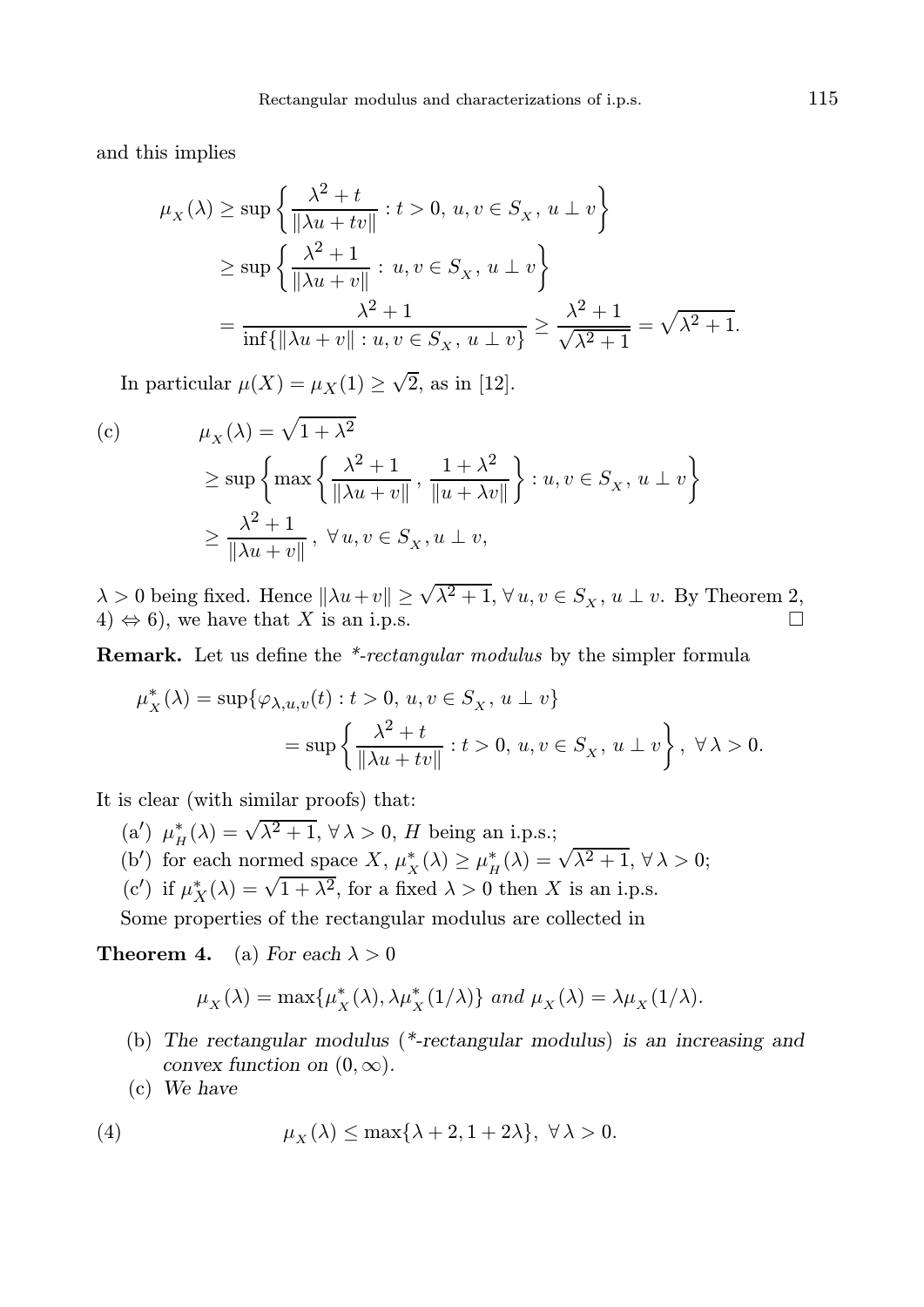PROOF: (a) The first part of (a) easily follows from the definitions of  $\mu_X$  and  $\mu_X^*$ . The second part of (a) follows from the first part.

(b) The modulus  $\mu_X^*$  can be rewritten as

$$
\mu_X^*(\lambda) = \sup \left\{ \frac{\lambda + t/\lambda}{\|u + (t/\lambda)v\|} : t > 0, u, v \in S_X, u \perp v \right\}
$$
  
= 
$$
\sup \left\{ \frac{\lambda + t'}{\|u + t'v\|} : t' > 0, u, v \in S_X, u \perp v \right\}, \ \lambda > 0.
$$

Consequently,  $\mu_X^*$  and, by analogy,  $\mu_X$  are increasing and convex functions as suprema of families of increasing and convex functions of variable  $\lambda$ .

(c) For  $t \leq 2$ , by  $u \perp v$  we have:

$$
\frac{\lambda + t}{\|u + tv\|} \le \frac{\lambda + 2}{\|u\|} = \lambda + 2, \ \forall \lambda > 0.
$$

For  $t > 2$ , by the triangle inequality one obtains

$$
\frac{\lambda + t}{\|u + tv\|} \le \frac{\lambda + t}{t - 1} < \lambda + 2, \ \forall \lambda > 0.
$$

It follows that  $\mu_X^*(\lambda) \leq \lambda + 2, \,\forall \lambda > 0,$ 

$$
\lambda \mu_X^*(1/\lambda) \leq \lambda (1/\lambda + 2) = 1 + 2\lambda, \ \forall \lambda > 0,
$$

and

$$
\mu_X(\lambda) \le \max\{\lambda + 2, 1 + 2\lambda\}.
$$

In particular, the rectangular constant  $\mu(X)$  satisfies the inequality:  $\mu(X) = \mu_X(1) \leq 3$  ([12]).

**Remark.** The inequality  $(4)$  is sharp. Indeed, let X be the two-dimensional  $l^1$ -space and let  $u_1 = (1,0)$  and  $v_1 = (-1/2, 1/2)$  be in  $S_X$ . We have

$$
||u_1 + tv_1|| = |1 - \frac{t}{2}| + |\frac{t}{2}| \ge 1 = ||u_1||, \ \forall t \in \mathbb{R},
$$

implying  $u_1 \perp v_1$ . It follows that

$$
\mu_X^*(\lambda) = \sup \left\{ \frac{\lambda + t}{\|u + tv\|} : t > 0, \ u, v \in S_X, \ u \perp v \right\}
$$
  

$$
\geq \frac{\lambda + 2}{\|u_1 + 2v_1\|} = \frac{\lambda + 2}{|1 - 1| + 1} = \lambda + 2, \ \forall \lambda > 0.
$$

Then  $\mu_X^*(\lambda) = \lambda + 2$ ,  $\forall \lambda > 0$ , and consequently  $\mu_X(\lambda) = \max\{\lambda + 2, 1 + 2\lambda\},\$  $\forall \lambda > 0.$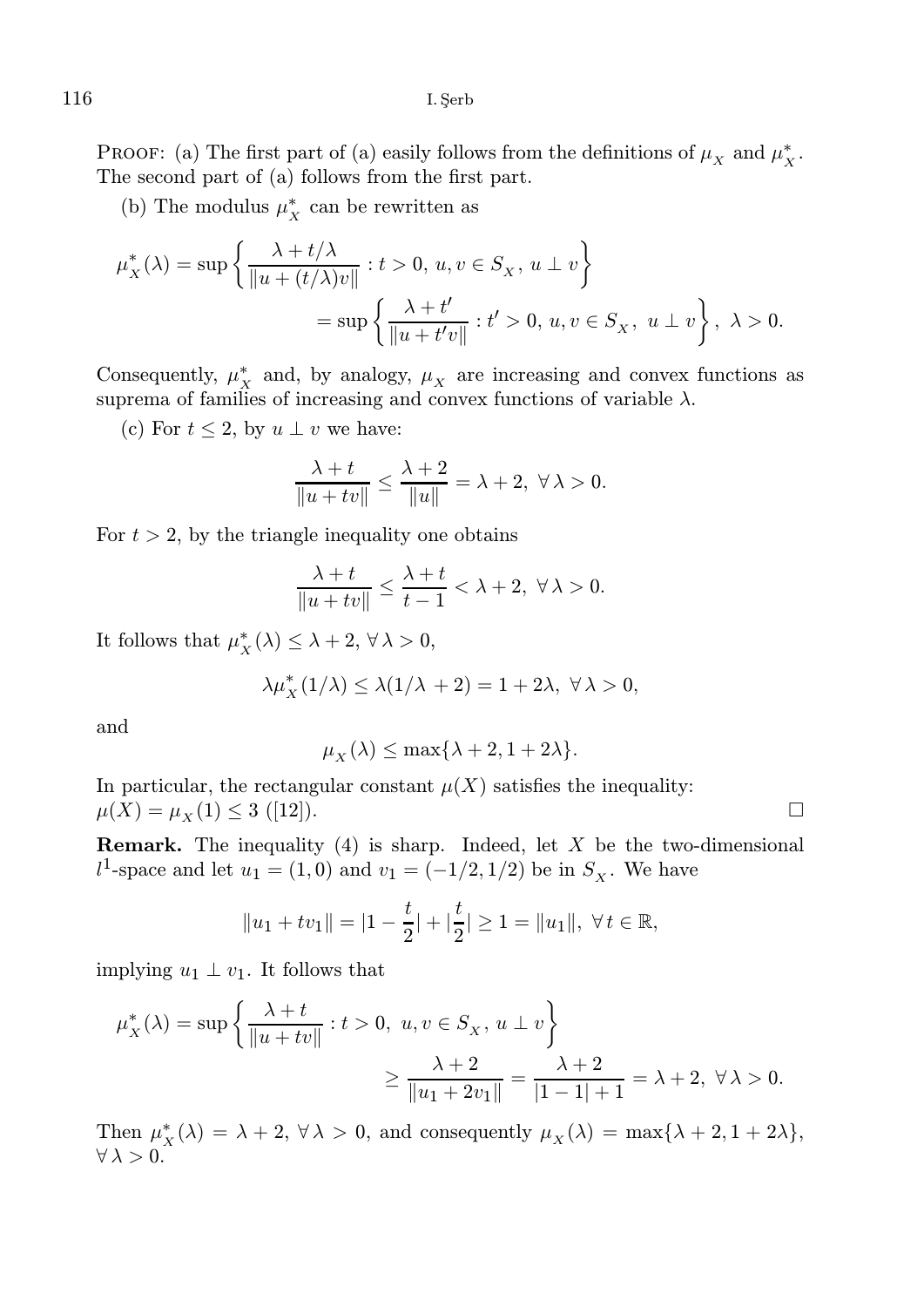Now, by Theorem 4 (b), (c) and Theorem 3 (b) it follows that there exists

$$
\mu_X(0+) := \lim_{\lambda \searrow 0} \mu_X(\lambda) \in [1,2].
$$

The extension (by continuity) of  $\mu_X$  in origin (denoted by  $\overline{\mu}_X$ ) remains an increasing and convex function on  $[0, \infty)$ . The function

$$
\lambda \to \overline{\mu}_X(\lambda) - \mu_X(0+), \ \forall \lambda \ge 0
$$

is convex, zero in origin and, consequently, the function

$$
\lambda \to \frac{\mu_X(\lambda) - \mu_X(0+)}{\lambda}, \ \lambda > 0,
$$

is increasing on  $(0, \infty)$ .

By Theorem 4. (b),  $\mu_X$  is locally Lipschitz on  $(0, \infty)$ . Moreover it is Lipschitz continuous as it will be shown by the following theorem:

**Theorem 5.** The rectangular modulus verifies the inequality

$$
\mu_X(\lambda_2) - \mu_X(\lambda_1) \le \mu_X(0) + (\lambda_2 - \lambda_1) \le 2(\lambda_2 - \lambda_1),
$$

for all  $\lambda_1, \lambda_2 > 0$ ,  $\lambda_1 \leq \lambda_2$ , and the absolute constant 2 is the best possible. PROOF: We have

$$
\mu_X(\lambda) - \mu_X(0+) = \lambda \mu_X(\frac{1}{\lambda}) - \mu_X(0+)
$$
  
= 
$$
\frac{\mu_X(1/\lambda) - \mu_X(0+)}{1/\lambda} + \mu_X(0+)(\lambda - 1),
$$

and

$$
\mu_X(\lambda_2) - \mu_X(\lambda_1) = \mu_X(\lambda_2) - \mu_X(0+) - (\mu_X(\lambda_1) - \mu_X(0+))
$$
  
= 
$$
\frac{\mu_X(1/\lambda_2) - \mu_X(0+)}{1/\lambda_2} - \frac{\mu_X(1/\lambda_1) - \mu_X(0+)}{1/\lambda_1} + \mu_X(0+)(\lambda_2 - \lambda_1)
$$
  
\$\leq \mu\_X(0+)(\lambda\_2 - \lambda\_1) \leq 2(\lambda\_2 - \lambda\_1).

The constant 2 is attained for instance when X is the two-dimensional  $l^1$ -space.  $\Box$ 

In the following, we are interested to know the properties of the constant  $\mu_X(0+) \in [1, 2]$ . At the beginning let us recall some notions:

The *radial projection constant* ([20]) of the space  $X$  is the best Lipschitz constant  $k(X)$  for the radial projection  $r : X \to B_X$  defined by

$$
r(x) = \begin{cases} x, & \text{for } ||x|| \le 1 \\ x/||x||, & \text{for } ||x|| > 1. \end{cases}
$$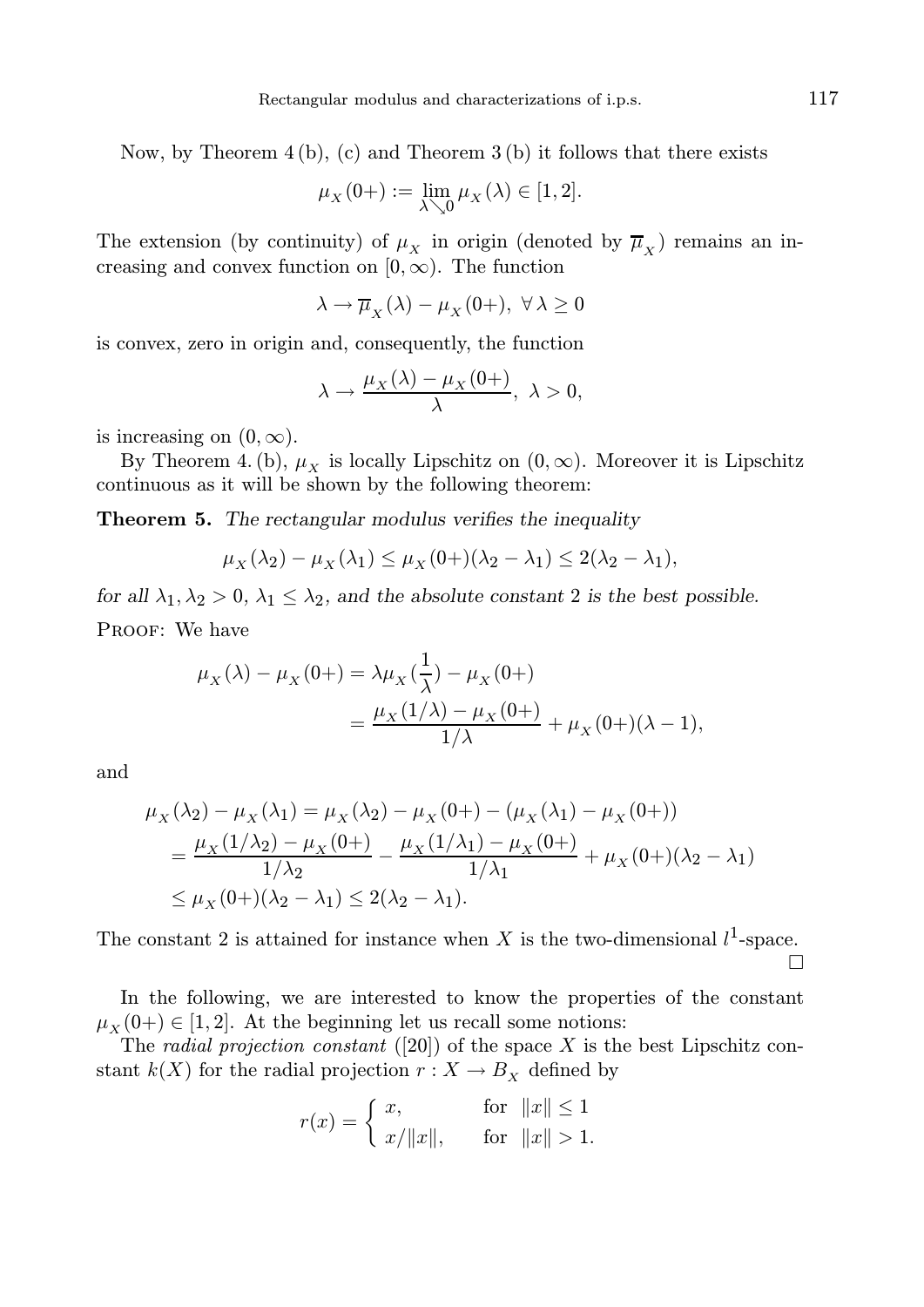118 I. Şerb

One of the representations of  $k(X)$  is given in [4, p. 1075] by:

$$
k(X) = \sup \left\{ \frac{1}{\|tu + v\|} : t \in \mathbb{R}, v \in S_X, u \perp v \right\}.
$$

The radial projection constant is equal to other four constants of  $X$ , denoted by  $MPB(X)$ ,  $MPB'(X)$ ,  $\overline{MPB}(X)$ ,  $\beta(X)$  respectively. For more information on this subject see [4], [5] and  $[8]-[10]$ .

Recall that by Theorem 3, for a fixed  $\lambda > 0$  and for a normed space X, with  $\dim(X) \geq 2$  we have

$$
\mu_X(\lambda) = \sqrt{1 + \lambda^2} \Leftrightarrow X
$$
 is an i.p.s.

In the limit case when  $\lambda \searrow 0$  we are interested to see the relevance of the equality  $\mu_X(0+) = 1$  to the geometry of X.

**Theorem 6.** (a) For any normed space X we have:

$$
\mu_X(0+) = k(X).
$$

(b) The equality  $\mu_X(0+) = 1$  is equivalent to the symmetry of Birkhoff orthogonality.

PROOF: (a) A continuity argument and the equivalence  $x \perp y \Leftrightarrow -x \perp y$  show that

$$
\mu_X^*(0+) = \sup \left\{ \frac{t}{\|u + tv\|} : t > 0, \, u, v \in S_X, \, u \perp v \right\}
$$
  
= 
$$
\sup \left\{ \frac{1}{\|t'u + v\|} : t' \in \mathbb{R}, \, v \in S_X, \, u \perp v \right\} = k(X).
$$

But from  $\lambda \mu_X^*(1/\lambda) \leq 1 + 2\lambda, \forall \lambda > 0$  it follows that:

$$
\mu_X^*(0+) \le \mu_X(0+) = \max \left\{ \mu_X^*(0+), \lim_{\lambda \searrow 0} \lambda \mu_X^*(1/\lambda) \right\}
$$
  

$$
\le \max \{ \mu_X^*(0+), 1 \} = \mu_X^*(0+) = k(X).
$$

(b) The equality  $\mu_X(0+) = 1$  is equivalent to  $BMP(X) = 1$ , which in its turn is equivalent to the symmetry of Birkhoff orthogonality  $([19])$ .

**Remarks.** If dim  $(X) \ge 3$  then  $\mu_X(0+) = 1$  implies that X is an i.p.s. On the other hand, by a result of M.A. Smith [19],  $1 \leq MPB(X) < 2, \Leftrightarrow X$  is uniformly non-square. It follows that X is uniformly non-square  $\Leftrightarrow 1 \leq \mu_X(0+) < 2$ , and we expect that the rectangular modulus characterizes new geometric properties of X. Such geometric considerations will be given elsewhere.

Acknowledgments. The author thanks very much the referee for his/her bibliographical comments and for his/her valuable suggestions concerning the continuation of this work.